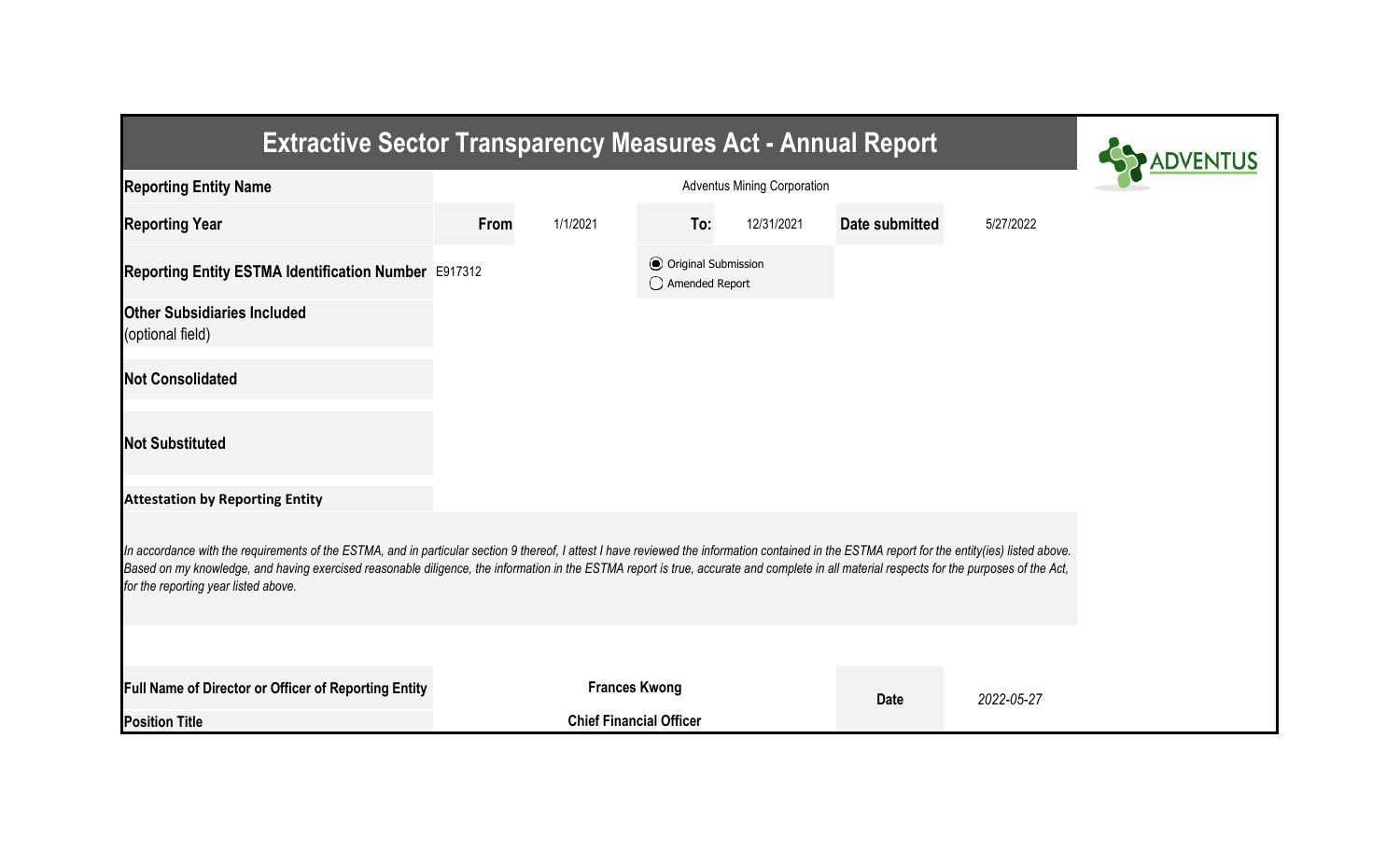| <b>Extractive Sector Transparency Measures Act - Annual Report</b>                                                                                                               |                         |                                                                                 |                                               |            |         |                                                            |                |                  |                                               |                                      |                                                                                                                                                                     |
|----------------------------------------------------------------------------------------------------------------------------------------------------------------------------------|-------------------------|---------------------------------------------------------------------------------|-----------------------------------------------|------------|---------|------------------------------------------------------------|----------------|------------------|-----------------------------------------------|--------------------------------------|---------------------------------------------------------------------------------------------------------------------------------------------------------------------|
| <b>Reporting Year</b><br><b>Reporting Entity Name</b><br><b>Reporting Entity ESTMA</b><br><b>Identification Number</b><br><b>Subsidiary Reporting Entities (if</b><br>necessary) | From:                   | 1/1/2021                                                                        | To:<br>ADVENTUS MINING CORPORATION<br>E917312 | 12/31/2021 |         | <b>Currency of the Report</b>                              | CAD            |                  |                                               |                                      |                                                                                                                                                                     |
| <b>Payments by Payee</b>                                                                                                                                                         |                         |                                                                                 |                                               |            |         |                                                            |                |                  |                                               |                                      |                                                                                                                                                                     |
| <b>Country</b>                                                                                                                                                                   | Payee Name <sup>1</sup> | Departments, Agency, etc<br>within Payee that Received<br>Payments <sup>2</sup> | <b>Taxes</b>                                  | Royalties  | Fees    | <b>Production Entitlements</b>                             | <b>Bonuses</b> | <b>Dividends</b> | Infrastructure<br><b>Improvement Payments</b> | <b>Total Amount paid to</b><br>Payee | Notes <sup>34</sup>                                                                                                                                                 |
| Ecuador                                                                                                                                                                          | Government of Ecuador   | Internal Revenue Service                                                        |                                               |            | 280,917 |                                                            |                |                  |                                               |                                      | 2021 Patents. Payment in USD<br>223,624 (exchange currency by<br>280,917 payment has been identified in<br>"Payment by project tab") Servicio de<br>Rentas Internas |
|                                                                                                                                                                                  |                         |                                                                                 |                                               |            |         |                                                            |                |                  |                                               |                                      |                                                                                                                                                                     |
|                                                                                                                                                                                  |                         |                                                                                 |                                               |            |         |                                                            |                |                  |                                               |                                      |                                                                                                                                                                     |
|                                                                                                                                                                                  |                         |                                                                                 |                                               |            |         |                                                            |                |                  |                                               |                                      |                                                                                                                                                                     |
|                                                                                                                                                                                  |                         |                                                                                 |                                               |            |         |                                                            |                |                  |                                               |                                      |                                                                                                                                                                     |
|                                                                                                                                                                                  |                         |                                                                                 |                                               |            |         |                                                            |                |                  |                                               |                                      |                                                                                                                                                                     |
|                                                                                                                                                                                  |                         |                                                                                 |                                               |            |         |                                                            |                |                  |                                               |                                      |                                                                                                                                                                     |
|                                                                                                                                                                                  |                         |                                                                                 |                                               |            |         |                                                            |                |                  |                                               |                                      |                                                                                                                                                                     |
|                                                                                                                                                                                  |                         |                                                                                 |                                               |            |         |                                                            |                |                  |                                               |                                      |                                                                                                                                                                     |
|                                                                                                                                                                                  |                         |                                                                                 |                                               |            |         |                                                            |                |                  |                                               |                                      |                                                                                                                                                                     |
|                                                                                                                                                                                  |                         |                                                                                 |                                               |            |         |                                                            |                |                  |                                               |                                      |                                                                                                                                                                     |
|                                                                                                                                                                                  |                         |                                                                                 |                                               |            |         |                                                            |                |                  |                                               |                                      |                                                                                                                                                                     |
|                                                                                                                                                                                  |                         |                                                                                 |                                               |            |         |                                                            |                |                  |                                               |                                      |                                                                                                                                                                     |
|                                                                                                                                                                                  |                         |                                                                                 |                                               |            |         |                                                            |                |                  |                                               |                                      |                                                                                                                                                                     |
|                                                                                                                                                                                  |                         |                                                                                 |                                               |            |         |                                                            |                |                  |                                               |                                      |                                                                                                                                                                     |
|                                                                                                                                                                                  |                         |                                                                                 |                                               |            |         |                                                            |                |                  |                                               |                                      |                                                                                                                                                                     |
| <b>Additional Notes:</b>                                                                                                                                                         |                         |                                                                                 |                                               |            |         | USD/CAD rate was 1.2562 which was rate at date of payment. |                |                  |                                               |                                      |                                                                                                                                                                     |